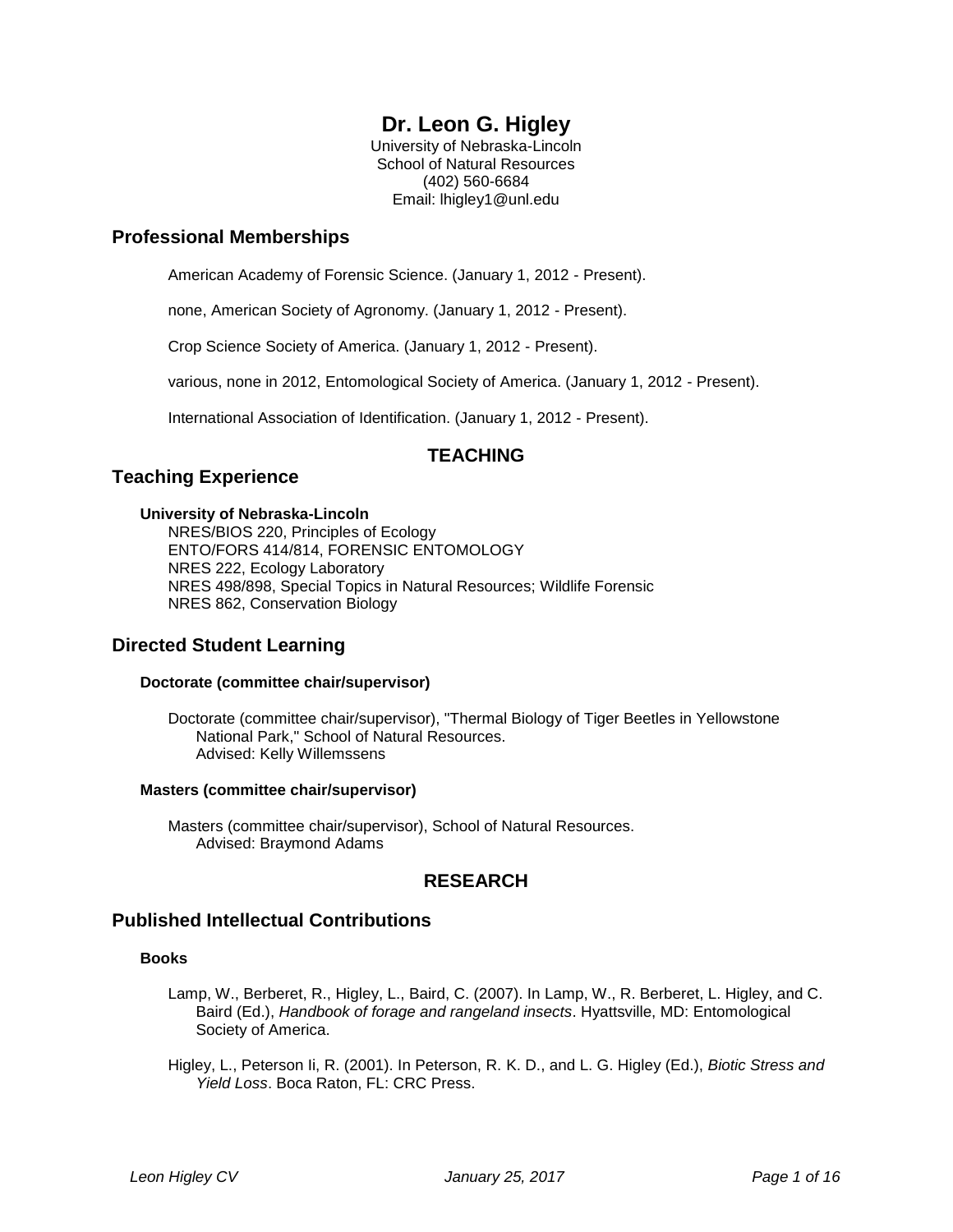Higley, L., Pedigo, L. P. (1997). In Higley, L. G., and L. P. Pedigo (Ed.), *Economic thresholds for integrated pest management*. Lincoln, NE: Univ. of Nebraska Press.

#### **Book Chapters**

- Haskell, N. H., Hall, R. D., Higley, L. Chapter 25C Forensic (Medicocriminal) Entomology— Applications in Medicolegal Investigations. In C. Wecht (Ed.), *Forensic Sciences*. Albany, New York: Mathew Bender.
- Louda, S. M., Higley, L. (2010). Interplay of observation and experiment in "contingent science". In I. Billick and M. Price (Ed.), *Ecology of Place*. Chicago: University of Chicago Press.
- Higley, L., Haskell, N. H. (2009). Insect development and forensic entomology. In J. H. Byrd and J. L. Castner (Ed.), *Forensic Entomology: The Utility of Arthropods in Legal Investigations, second edition*. Boca Raton, FL: CRC Press.
- Brosius, T., Higley, L., Spomer, S., Allgeier, W., Svehla, S. (2009). Salt Creek tiger beetle conservation and art; About the Salt Creek tiger beetle. In T. Brosius and K. I. Helms (Ed.), *Salt Creek Environment: Local and Endangered* (pp. 4-6). Lincoln, NE: Great Plains Chapter Guild of the Scientific Illustrators Inc..
- Higley, L., Huntington, T. (2008). Collection and analysis of climatological data. In N. A. Haskell and R. E. Williams (Ed.), *Entomology and Death: A Procedural Guide. 2nd edition*. Clemson, SC: East Park Printing.
- Higley, L., Peterson Ii, R. (2008). Economic decision levels for pest management. In T. Radcliffe, W. Hutchison, and R. Cancelado (Ed.), *Integrated Pest Management* (pp. 25-32). Cambridge: Cambridge University Press.
- Higley, L. (2007). Identification of arthropods and diagnosis of injury. In W. Lamp, R. Berberet, L. Higley, and C. Baird (Ed.), *Handbook of forage and rangeland insects* (pp. 33-40). Hyattsville, MD: Entomological Society of America.
- Lamp, W., Higley, L. (2007). Integrated pest management. In W. Lamp, R. Berberet, L. Higley, and C. Baird (Ed.), *Handbook of forage and rangeland insects* (pp. 28-33). Hyattsville, MD: Entomological Society of America.
- Higley, L. (2007). Seedcorn maggot. In G. D. Bunin (Ed.), *Handbook of Small Grain Insects*. Lanham, MD: Entomol. Soc. Amer..
- Buntin, G. D., Higley, L. (2006). Arthropod sampling and decision making. In J. N. All and M. F. Treacy (Ed.), *Utilization and Management of Insecticides, Acaricides, and Transgenic Crops* (pp. 25-26). Lanham, MD: Entomol. Soc. Amer..
- Higley, L. (2004). Insects. In D. Wishart (Ed.), *Encyclopedia of the Great Plains*. Lincoln, NE: Univ. of Nebraska Press.
- Higley, L. (2003). Changing perspectives on insects in the 19th and 20th centuries as illustrated through advertising trade cards. In Élisabeth Motte-Florac & Jacqueline M. C. Thomas (Ed.), *Les Insectes dans la Tradition Orale – Insects in Oral Literaturea And Traditions*. Leuven/Louvain: Peeters Publishers.
- Higley, L., Peterson Ii, R. (2002). Decision making. In D. Pimentel (Ed.), *Encyclopedia of Pest Management* (pp. 184-186). NY: Marcel Decker.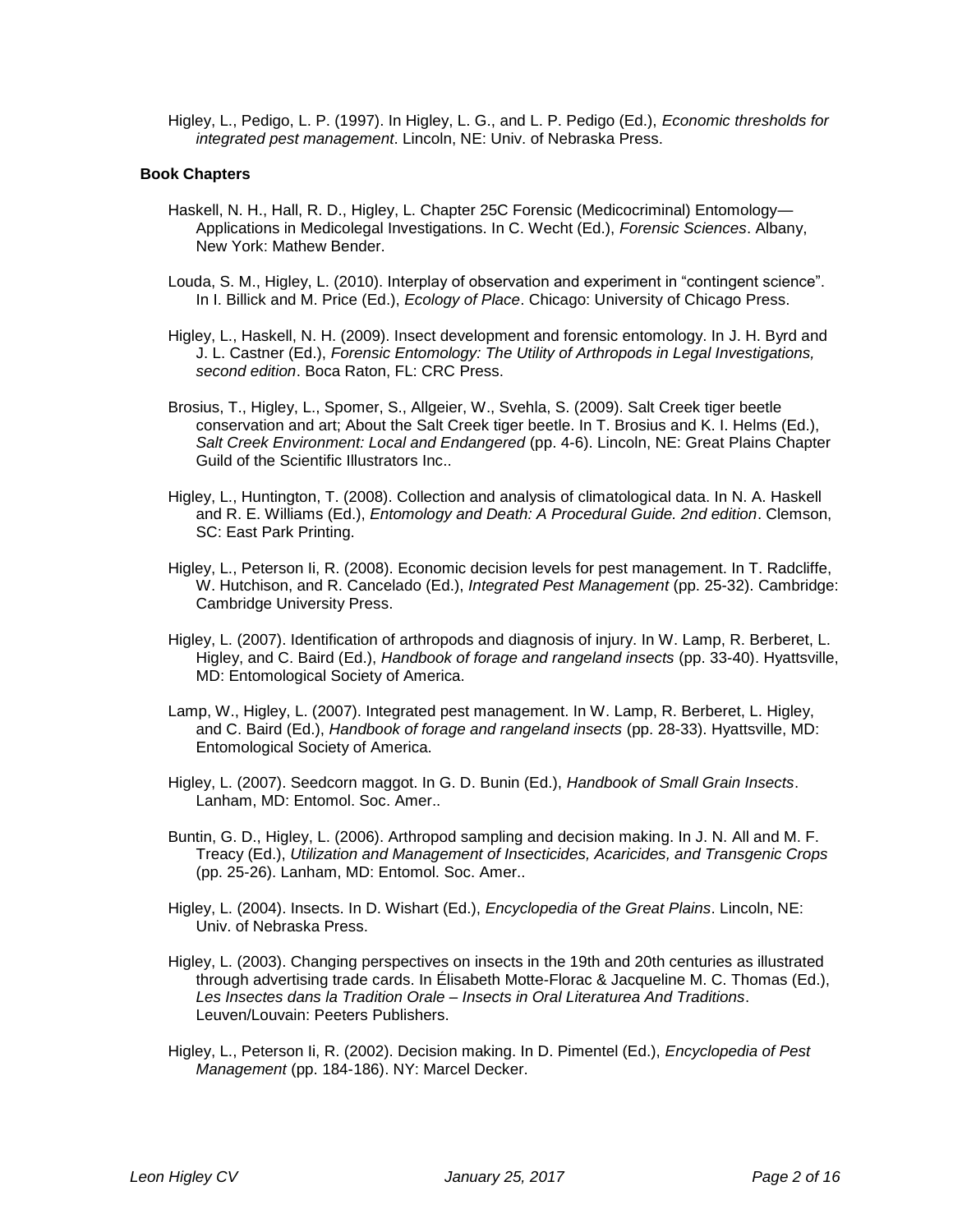- Peterson Ii, R., Higley, L. (2002). Thresholds for pest management. In D. Pimentel (Ed.), *Encyclopedia of Pest Management* (pp. 228-230). NY: Marcel Decker.
- Higley, L., Peterson Ii, R. (2001). Illuminating the black box: The relationship between injury and yield. In R. K. D. Peterson and L. G. Higley (Ed.), *Biotic Stress and Yield Loss*. Boca Raton, FL: CRC Press.
- Higley, L., Haskell, N. H. (2001). Insect development and forensic entomology. In J. H. Byrd and J. L. Castner (Ed.), *Forensic Entomology: The Utility of Arthropods in Legal Investigations*. Boca Raton, FL: CRC Press.
- Peterson Ii, R., Higley, L. (2001). Preface. In R. K. D. Peterson and L. G. Higley (Ed.), *Biotic Stress and Yield Loss*. Boca Raton, FL: CRC Press.
- Peterson Ii, R., Higley, L. (2001). Yield loss and pest management. In R. K. D. Peterson and L. G. Higley (Ed.), *Biotic Stress and Yield Loss*. Boca Raton, FL: CRC Press.
- Higley, L., Pedigo, L. P. (1999). Decision thresholds in pest management. In J. R. Ruberson (Ed.), *Handbook of Pest Management*. New York: Marcel Dekker, Inc..
- Pedigo, L. P., Higley, L. (1997). Future outlook for decision making in pest management. In L. G. Higley and L. P. Pedigo (Ed.), *Economic Thresholds for Integrated Pest Management*. Lincoln, NE: Univ. of Nebraska Press.
- Pedigo, L. P., Higley, L. (1997). Introduction. In L. G. Higley and L. P. Pedigo (Ed.), *Economic Thresholds for Integrated Pest Management*. Lincoln, NE: Univ. of Nebraska Press.
- Higley, L., Peterson Ii, R. (1997). The biological basis of the economic injury level. In L. G. Higley and L. P. Pedigo (Ed.), *Economic Thresholds for Integrated Pest Management*. Lincoln, NE: Univ. of Nebraska Press.
- Higley, L., Pedigo, L. P. (1997). The economic injury level concept. In L. G. Higley and L. P. Pedigo (Ed.), *Economic Thresholds for Integrated Pest Management*. Lincoln, NE: Univ. of Nebraska Press.
- Higley, L., Wintersteen, W. K. (1997). Thresholds and environmental quality. In L. G. Higley and L. P. Pedigo (Ed.), *Economic Thresholds for Integrated Pest Management*. Lincoln, NE: Univ. of Nebraska Press.

#### **Refereed Journal Articles**

- Pursley, A., Higley, L., Hoback, W. W. (in press). Gravitational force tolerance: A laboratory exercise. *Gravitational force tolerance: A laboratory exercise*.
- Brosius, T. R., Higley, L. (2014). Using the visual arts to promote the conservation of the Salt Creek tiger beetle. *Using the visual arts to promote the conservation of the Salt Creek tiger beetle, 60*.
- Golick, D., Heng-Moss, T., Steckelberg, A., Brooks, D., Higley, L., Fowler, D. (2013). Using webbased key character and classification instruction for teaching undergraduate students insect identification. *Journal of Science Education and Technology*. www.springerlink.com/openurl.asp?genre=article&id=doi:10.1007/s10956-012-9410-z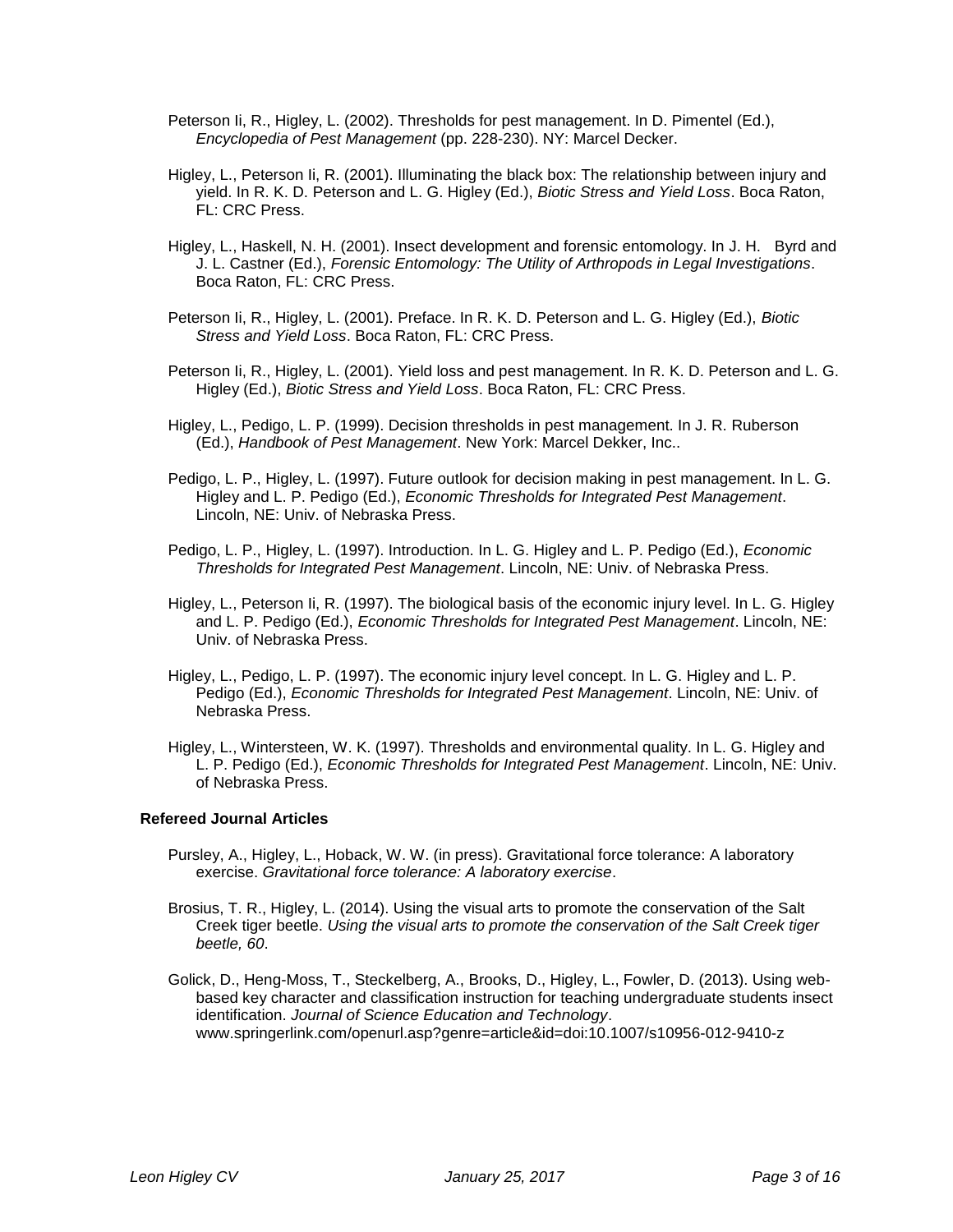- Rossato, J., Costa, G., Madaleno, L. L., Mutton, M. J. R., Higley, L., Fernandes, O. A. Characterization and impact of the sugarcane borer on the raw material and sugar quality. *Characterization and impact of the sugarcane borer on the raw material and sugar quality., 105*, 643-648.
- Brosius, T. R., Higley, L., Hunt, T. (2010). Biotic and abiotic influences on within-plant distribution of soybean aphid (Hemiptera: Aphididae: Aphis glycines). *J. Kansas Entomol. Soc., 83*, 273- 282.
- Franzen-Castle, L., Gutsche, A., Heng-Moss, T., Higley, L., Macedo, T. (2008). Physiological responses of wheat and barley to Russian wheat aphid, Diuraphis noxia (Mordvilko) and bird cherry-oat aphid, Rhopalosiphum padi (L.) (Hemiptera: Aphididae). *Arthropod-Plant Interactions, 2*, 227-235.
- Franzen-Castle, L., Gutsche, A., Heng-Moss, T., Higley, L., Sarath, G., Burd, J. (2007). Physiological and biochemical responses of resistant and susceptible wheat to injury by Russian wheat aphid. *Journal of Economic Entomology, 100*, 1692-1703.
- Heng-Moss, T., Macedo, T., Franzen-Castle, L., Baxendale, F., Higley, L., Sarath, G. (2006). Physiological responses of resistant and susceptible buffalograsses to Blissus Occiduus (Hemiptera: Blissidae) feeding. *Journal of Economic Entomology, 99*, 222-228.
- Haile, F. J., Higley, L., Specht, J. (1998). Soybean cultivars and insect defoliation: Yield loss and economic injury levels. *Agron. J., 90*, 344-352.
- Haile, F. J., Higley, L., Specht, J., Spomer, S. M. (1998). The role of leaf morphology in soybean tolerance to defoliation. *Agron. J., 90*, 353-362.

#### **Conference Proceedings**

- Higley, L. (2008). *How to lose money despite high crop prices or misuses, misapplications, and mistakes with insect thresholds* (pp. 67-69).
- Higley, L. (2007). *Can insects be bioterrorism agents?* (vol. 2, pp. 422-423).
- Higley, P. M., Higley, L. (2007). *Limitations to the use of plant pathogens as agents of bioterrorism* (vol. 2, pp. 424-425).
- Hunt, T., Jarvi, K., Brosius, T., Higley, L. (2007). *Soybean Insect Update* (pp. 61-64). University of Nebraska Extension, Lincoln.
- Higley, L. (2006). *The devil and Leon Higley: An IPM story* (pp. 131-134).
- Hunt, T., Jarvi, K., Higley, L. (2002). *Soybean Entomology in Nebraska* (pp. 53-60). University of Nebraska Cooperative Extension.
- Hunt, T., Higley, L., Jarvi, K. (2001). *Soybean decision making for defoliating insects* (pp. 54-58). University of Nebraska Cooperative Extension.
- Hoback, W., Higley, L. (2000). *Insect predation, prey defense, and community structure* (vol. 21, pp. 293-304).
- Hunt, T., Higley, L., Witkowski, J. (1998). *Understanding and using economic thresholds* (pp. 36- 43). University of Nebraska Cooperative Extension.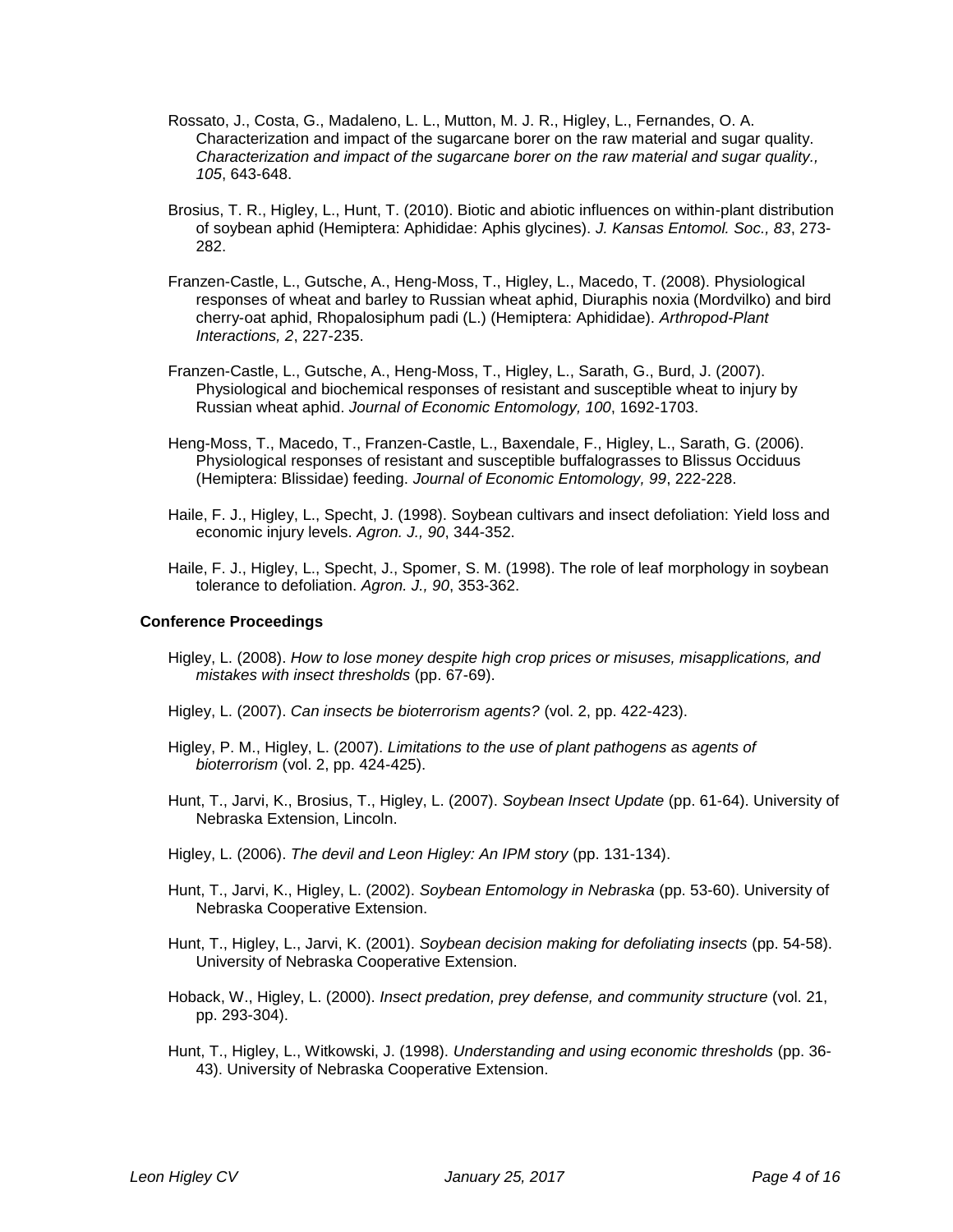#### **Journal Articles**

- Brosius, T. R., Higley, L. Behavioral niche partitioning in a sympatric tiger beetle assemblage and implications for the endangered Salt Creek tiger beetle. *PeerJ, 1*, e169. http://dx.doi.org/10.7717/peerj.169
- Roe, A., Higley, L. Development modeling ofLucilia sericata(Diptera: Calliphoridae). *PeerJ, 3*, e803. http://dx.doi.org/10.7717/peerj.803
- Morrow, J., Myhra, A., Piombino-Mascali, D., Lippi, D., Roe, A., Higley, L., Reinhard, K. (2016). Archaeoentomological and archaeoacarological investigations of embalming jar contents from the San Lorenzo Basilica in Florence, Italy. *Journal of Archaeological Science: Reports, 10*, 166-171. http://dx.doi.org/10.1016/j.jasrep.2016.09.021
- Higley, L., Brosius, T. R., Reinhard, K., Carter, D. O. (2016). Cleaning Puparia for Forensic Analysis. *Journal of Forensic Sciences, 61*(5), 1356-1358. http://dx.doi.org/10.1111/1556- 4029.13121
- Fisher, M. L., Higley, L., Foster, J. E. (2015). The Influence of Photoperiod on Development Rates of Three Species of Forensically Important Blow Flies. *Journal of Insect Science, 15*(1), 153. http://dx.doi.org/10.1093/jisesa/iev133
- Morrow, J., Baldwin, D. A., Higley, L., Piombino-Mascali, D., Reinhard, K. (2015). Curatorial implications of Ophyra capensis (Order Diptera, Family Muscidae) puparia recovered from the body of the Blessed Antonio Patrizi, Monticiano, Italy (Middle Ages). *Journal of Forensic and Legal Medicine, 36*, 81-83. http://dx.doi.org/10.1016/j.jflm.2015.09.005
- Hoback, W., de Freitas, B. A., Martinez, C. A., Higley, L., Fernandes, O. (2015). Photosynthetic responses of potato to Colorado potato beetle injury and differences in injury between adult males and females. *Entomologia Experimentalis et Applicata, 157*(2), 181-187. http://dx.doi.org/10.1111/eea.12354
- Torrisi, G. J., Hoback, W., Foster, J. E., Heinrichs, E., Higley, L. (2015). Predation of Introduced Mosquito Larvae by the Midge Metriocnemus knabi in the Phytotelma of the Pitcher Plant Sarracenia purpurea and Colonization Following Dry Conditions. *Northeastern Naturalist, 22*(3), 513-520. http://dx.doi.org/10.1656/045.022.0307
- Brosius, T. R., Higley, L., Johnson, L. (2014). Promoting the Conservation of the Salt Creek Tiger Beetle Using the Visual Arts. *American Entomologist, 60*(1), 39-43. http://dx.doi.org/10.1093/ae/60.1.39
- Spicka, A., Johnson, R., Bushing, J., Higley, L., Carter, D. O. (2011). Carcass mass can influence rate of decomposition and release of ninhydrin-reactive nitrogen into gravesoil. *Fors. Sci. International, 209*, 80-85.
- Fujikawa, A., Barksdale, L., Higley, L., Carter, D. O. (2011). Changes in the morphology and presumptive chemistry of impact and pooled bloodstain patterns by Lucilia sericata (Meigen) (Diptera: Calliphoridae). *J. Fors. Sci., 56*, 1315-1318.
- De Jong, G. D., Hoback, W., Higley, L. (2011). Effect of investigator disturbance in experimental forensic entomology: carcass biomass loss and temperature. *J. Forensic Sci., 56*, 143-149.
- Bastos, C., Whipple, S., Hoback, W., Higley, L. (2011). Grasshopper injury to potato: Consumption, effect on photosynthesis, and economic injury level. *Agron. J., 103*, 1655- 1660.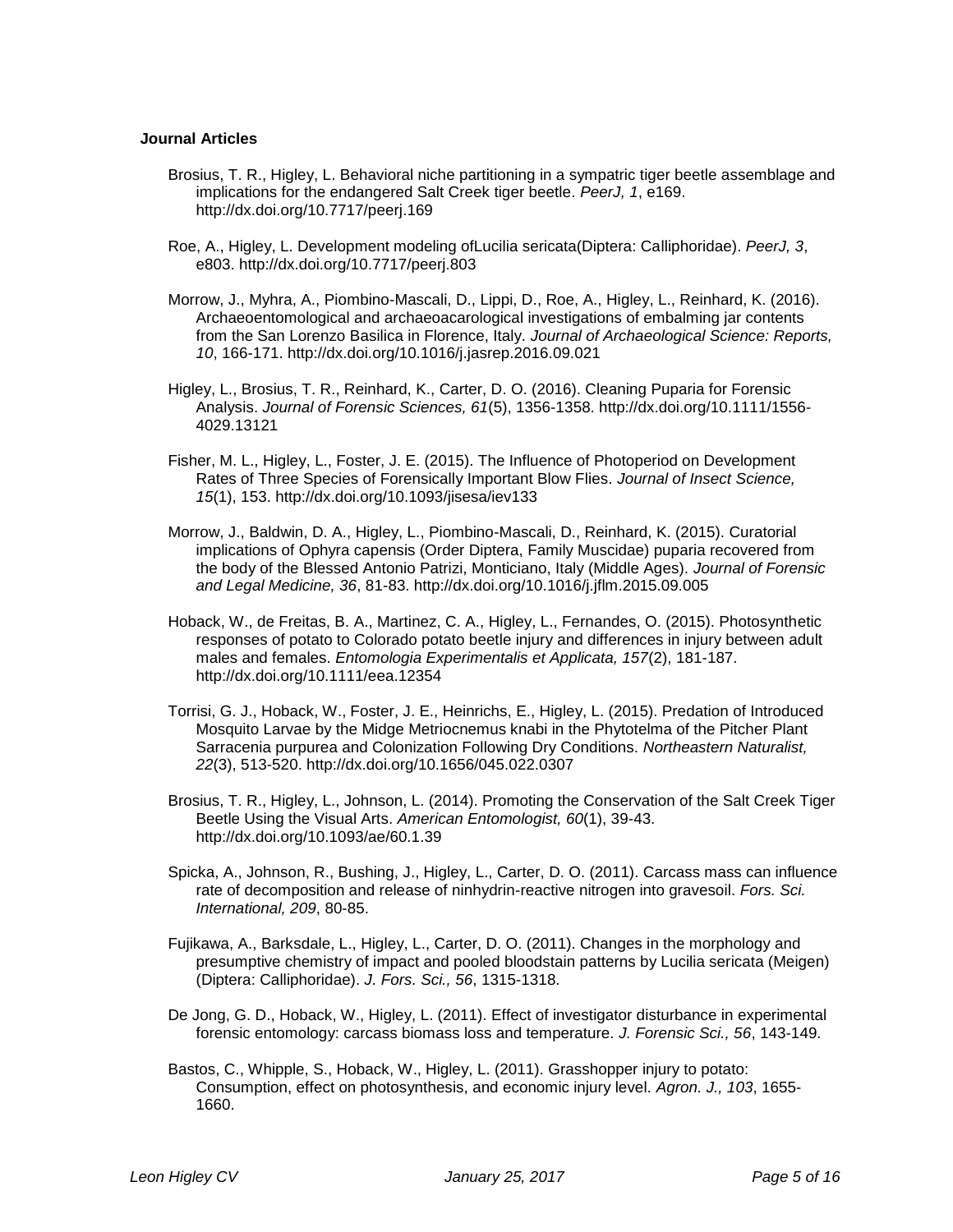- Davis, R. S., Peterson Ii, R., Higley, L. (2011). M-DEC: A spreadsheet program for producing multiple decrement life tables and estimating mortality dynamics for insects. *Computers and Electronics in Agriculture, 75*, 363–367.
- Peterson Ii, R., Davis, R. S., Higley, L., Fernandes, O. (2011). Reply to "Peterson, R. K. D., R. S. Davis, L. G. Higley, and O. A. Fernandes. 2009. Mortality risk in insects. Environ. Entomol. (Forum) 38:2-10.". *Environ. Entomol., 40*, 1344.
- De Souza Rossato, J. A., Fernandes, O., Rossini Mutton, M. J., Higley, L., Madaleno, L. L. (2011). Sugarcane response to two biotic stressors: Diatraea saccharalis and Mahanarva fimbriolata. *International Sugar J., 113*, 453-455.
- Huntington, T., Higley, L. (2010). Decomposed flesh as a vitellogenic protein source for the forensically-important blow fly Lucilia sericata (Diptera: Calliphoridae). *J. Med. Entomol., 47*, 482-486.
- Peterson Ii, R., Davis, R. S., Higley, L., Fernandes, O. (2009). Mortality risk in insects (Forum). *Environ. Entomol., 38*, 2-10.
- Bueno, A., Bueno, R., Nabity, P. D., Higley, L., Fernandes, O. (2009). Photosynthetic response of soybean to twospotted spider mite (Acari: Tetranychydae) injury. *Brazilian Archives Biol. Technol., 52*, 825-834.
- Gutsche, A. R., Heng-Moss, T., Higley, L., Sarath, G., Mornhinweg, D. W. (2009). Physiological responses of resistant and susceptible barley, Hordeum vulgare, to injury by Russian wheat aphid, Diurpahis noxia (Mordvilko). *J. Arthropod-Plant Interactions (online)*.
- Higley, L., Huntington, T. (2009). Review of Forensic Entomology. *J. Med. Entomol., 46*, 1244.
- Delaney, K. J., Haile, F. J., Peterson Ii, R., Higley, L. (2009). Seasonal patterns of leaf photosynthesis after insect herbivory on common milkweed, Asclepias syriaca: reflection of a physiological cost of reproduction, not defense? *Amer. Midland Naturalist, 162*, 224-238.
- Carter, D. O., Filippi, J., Higley, L., Huntington, T., Okoye, M., Criven, M., Bliemeister, J. (2009). Using ninhydrin to reconstruct a disturbed outdoor death scene. *J. Forensic Identification, 59*, 190-195.
- Golick, D., Higley, L., Peterson Ii, R. (2009). Using the world wide web to educate and inform the public about risk and agricultural biotechnology. *J. Agricultural Food Information, 10*, 102- 112.
- Delaney, K. J., Haile, F. J., Peterson Ii, R., Higley, L. (2008). Impairment of leaf photosynthesis after insect herbivory or mechanical injury on common milkweed, Asclepias syriaca. *Environ. Entomol., 37*, 1332-43.
- Huntington, T., Voigt, D. W., Higley, L. (2008). Not the usual suspects: human wound myiasis by phorids. *J. Med. Entomology, 45*, 157-159.
- Ziems, J. R., Hoback, W., Higley, L., Hunt, T., Fernandes, O., Bastos, C., Bueno, A. (2008). Second generation European corn borer injury and Irish potato physiology, yield, and quality. *Agron. J., 100*, 720-725.
- Higley, L., Huntington, T., Carter, D. O., Higley, L. (2008). Testing multigenerational colonization of carrion by blow flies in the Great Plains. *Great Plains Res., 18*, 33-38.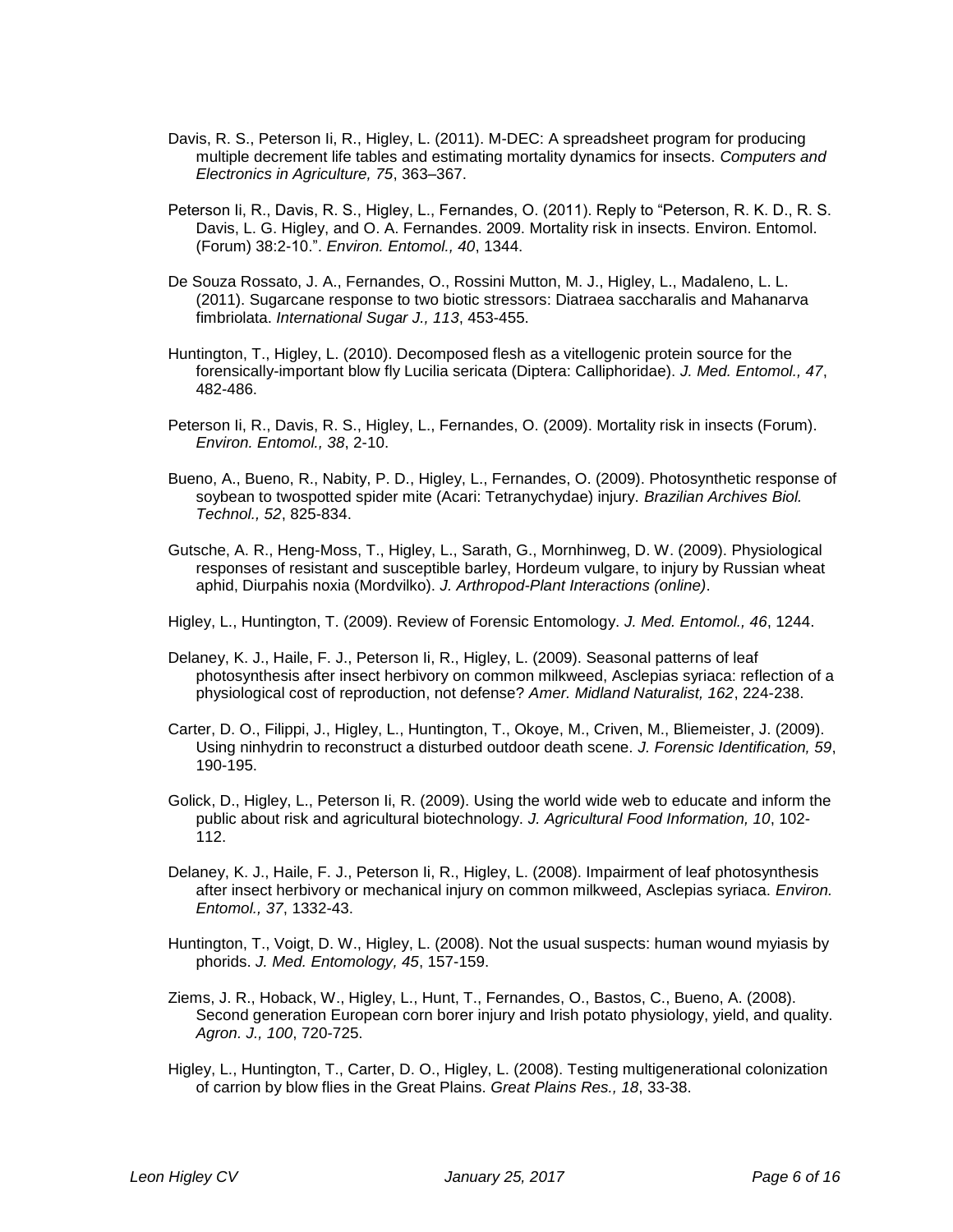- Bedick, J. C., Ratcliffe, B., Higley, L. (2007). A new sampling protocol for the endangered American burying beetle, Nicrophorus americanus Olivier (Coleoptera: Silphidae). *Coleopterists Bull., 58*, 57-70.
- Nabity, P. D., Higley, L., Heng-Moss, T. (2007). Light-induced variability in the development of the forensically important blow fly, Phormia regina (Diptera: Calliphoridae). *J. Med. Entomol., 44*, 351-358.
- Huntington, T., Higley, L., Baxendale, F. (2007). Maggot development during morgue storage and its effect on estimating the postmortem interval. *J. Forensic Sci., 52*, 453-458.
- Franzen, L. D., Heng-Moss, T., Higley, L., Sarath, G., Burd, J. D. (2007). Physiology and biochemical responses of resistant and susceptible wheat to Russian wheat aphid. *J. Econ. Entomol., 100*, 1692-1703.
- Brosius, T. R., Higley, L., Hunt, T. (2007). Population dynamics of soybean aphid and biotic mortality at the edge of its range. *J. Econ. Entomol., 100*, 1268-1275.
- Delaney, K. J., Higley, L. (2006). An insect countermeasure impacts plant physiology: midrib vein cutting, defoliation, and leaf photosynthesis. *Plant Cell Environ., 29*, 1245-1257.
- Anderson, W. G., Heng-Moss, T., Baxendale, F., Baird, L., Sarath, G., Higley, L. (2006). Chinch bug (Hemiptera: Blissidae) mouthpart morphology, probing frequencies, and location on resistant and susceptible germplasm. *J. Econ. Entomol., 99*, 212-221.
- Nabity, P. D., Heng-Moss, T., Higley, L. (2006). Effects of insect herbivory on physiological and biochemical (oxidative enzyme) responses of the halophyte Atriplex subspicata (Chenopodiaceae). *Environ. Entomol., 35*, 1677-1689.
- Nabity, P. D., Higley, L., Heng-Moss, T. (2006). Effects of temperature on development of Phormia regina (Diptera: Calliphoridae) and use of development data in determining time intervals in forensic entomology. *J. Med. Entomol., 43*, 1276-1286.
- Ziems, J. R., Zechmann, B. J., Hoback, W., Wallace, J. C., Madsen, R. A., Hunt, T., Higley, L. (2006). Yield response of indeterminate potato (Solanum tuberosum) to simulated insect defoliation. *Agron. J., 98*, 1435–144.
- Madsen, R. A., Hunt, T., Higley, L. (2004). Simulated clover leaf weevil injury and alfalfa yield and quality. *Agron. J., 96*, 224-228.
- Haile, F. J., Higley, L. (2003). Changes in soybean gas-exchange after moisture stress and spider mite injury. *Environ. Entomol., 32*, 433-440.
- Higley, L. (2003). Economic injury levels and sequential sampling plans for Mexican bean beetle (Coleoptera: Coccinellidae) on dry beans. *J. Econ. Entomol., 96*, 1160-1167.
- Hunt, T., Higley, L., Haile, F. J. (2003). Imported longhorned weevil (Coleoptera:. *J. Econ. Entomol., 96*, 1168-1173.
- Hunt, T., Higley, L., Haile, F. J. (2003). Imported longhorned weevil (Coleoptera: Curculionidae) injury to soybean: physiological response and injury guild-level economic injury levels. *J. Econ. Entomol., 96*, 1168-1173.
- Macedo, T. B., Higley, L., Ni, X., Quisenberry, S. S. (2003). Light activation of Russian wheat aphid-elicited physiological responses in susceptible wheat. *J. Econ. Entomol., 96*, 194-201.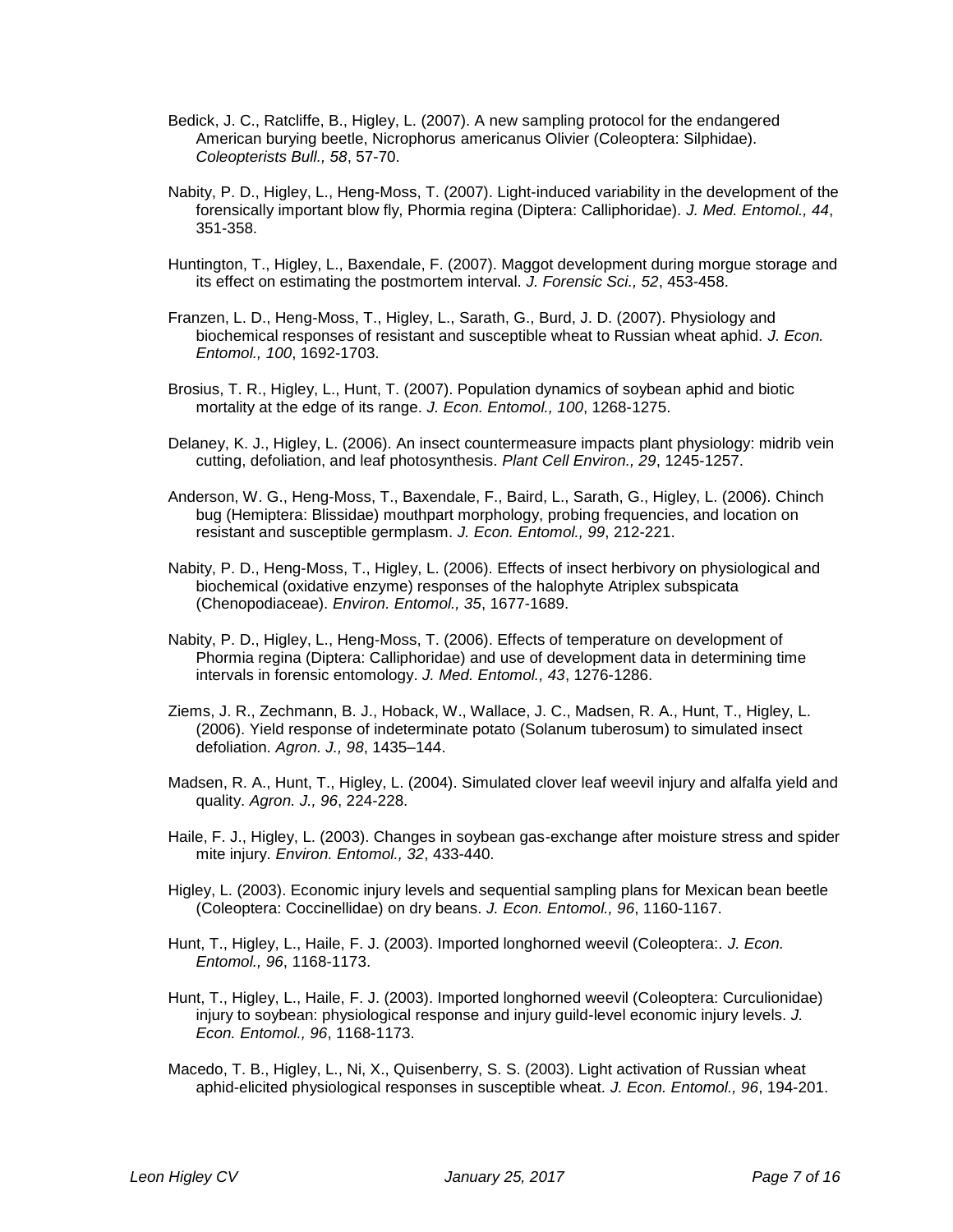- Macedo, T. B., Bastos, C. S., Higley, L., Ostlie, K. R., Soundararajan, M. (2003). Photosynthetic responses of soybean to soybean aphid injury. *Journal of Economic Entomology, 96*, 188- 193.
- Ni, X., Quisenberry, S. S., Markwell, J., Heng-Moss, T., Higley, L., Baxendale, F., Sarath, G., Klucas, R. (2002). Dynamic change in photosynthetic pigments and chlorophyll degradation elicited by cereal aphid feeding. *Entomologia Experimentalis et Applicata, 105*, 43-53.
- Hoback, W., Clark, T. L., Meinke, L., Higley, L., Scalzitti, J. M. (2002). Immersion survival differs between three Diabrotica species. *Entomologia Experimentalis et Applicata, 105*, 29-34.
- Hunt, T., Higley, L., Witkowski, J., Young, L. J., Hellmich, R. L. (2001). Dispersal of adult European corn borer (Lepidoptera: Crambidae) within and proximal to irrigated and nonirrigated corn. *J. Econ. Entomol., 96*, 1369-1377.
- Ni, X., Quisenberry, S. S., Markwell, J., Heng-Moss, T., Higley, L., Baxendale, F., Sarath, G., Klucas, R. (2001). In vitro enzymatic chlorophyll catabolism in wheat elicited by cereal aphid feeding. *Entomologia Experimentalis et Applicata, 101*, 159-166.
- Barrigossi, J. A.F., Hein, G. L., Higley, L. (2001). Life tables and larval dispersal of Mexican bean beetle (Coleoptera: Coccinellidae) on dry bean in the high plains. *Environ. Entomol., 30*, 235- 243.
- Barrigossi, J. A. F., Young, L. J., Gotway Crawford, C. A., Hein, G. L., Higley, L. (2001). Spatial and probability distribution of Mexican bean beetle (Coleoptera: Coccinellidae) egg mass populations in dry bean. *Environ. Entomol., 30*, 244-253.
- Hoback, W., Higley, L., Stanley, D. (2001). Tigers eating tigers: evidence of intraguild predation operating in an assemblage of tiger beetles. *Ecol. Entomol., 26*, 367-375.
- Hunt, T., Higley, L., Pedigo, L. P. (2000). A re-examination of economic injury levels of potato leafhopper (Homoptera: Cicadellidae) on soybean. *J. Entomol. Sci., 35*, 97-104.
- Hoback, W., Podrabsky, J., Higley, L., Stanley, D., Hand, S. C. (2000). Anoxia tolerance of confamilial tiger beetle larvae is associated with differences in energy flow and anaerobiasis. *J. Comp. Physiol., 170*, 307-314.
- Haile, F. J., Kerns, D. L., Richardson, J. M., Higley, L. (2000). Impact of insecticides and surfactant on lettuce physiology and yield. *J. Econ. Entomol., 93*, 788-794.
- Higley, L. (2000). Influence of western corn rootworm (Coleoptera: Chrysomelidae) larval injury on photosynthetic rate and vegetative growth of different types of maize. *Environ. Entomol., 29*, 861-867.
- Hunt, T., Hellmich, R. L., Dyer, J. M., Higley, L., Witkowski, J. (2000). Oil-Soluble dyes for marking European corn borer (Lepidoptera: Crambidae). *J. Entomol. Sci., 35*, 338-341.
- Hoback, W., Golick, D., Svatos, T. M., Spomer, S. M., Higley, L. (2000). Salinity and shade preferences result in ovipositional differences between sympatric tiger beetle species. *Ecological Entomol., 25*, 180-187.
- Hammond, R. B., Higley, L., Pedigo, L. P., Bledsoe, L., Spomer, S. M., DeGooyer, T. A. (2000). Simulated insect defoliation on soybean: influence of row width. *J. Econ. Entomol., 93*, 1429- 1436.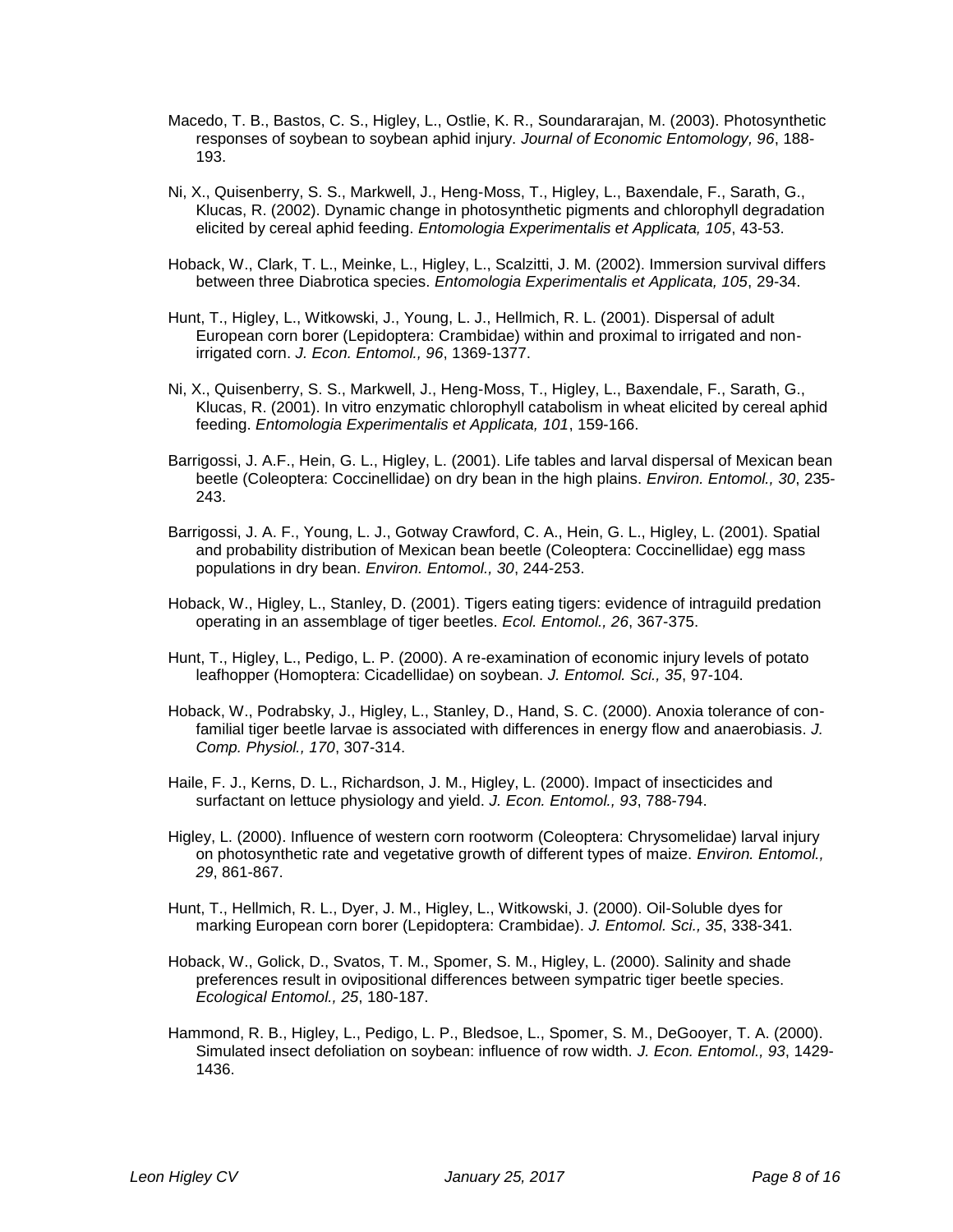- Ellis, M., Higley, L., Jones, A., Hoback, W., Quisenberry, S. S. (1999). Bug bash a pyramid of teaching and learning about insects. *Amer. Entomologist, 45*, 200-203.
- Bedick, J. C., Ratcliffe, B., Hoback, W., Higley, L. (1999). Distribution, ecology, and population dynamics of the American burying beetle [Nicrophorus americanus Olivier (Coleoptera, Silphidae)] in south-central Nebraska, USA. *J. Insect Conservation, 3*, 171-181.
- Lohr, L., Park, T., Higley, L. (1999). Farmer risk assessment for voluntary insecticide reduction. *Ecological Economics, 30*, 121-130.
- Haile, F. J., Peterson Ii, R., Higley, L. (1999). Gas-exchange responses of alfalfa and soybean treated with insecticides. *J. Econ. Entomol., 92*, 954-959.
- Hunt, T., Haile, F. J., Hoback, W., Higley, L. (1999). Indirect measurement of insect defoliation. *Environ. Entomol., 28*, 1136-1139.
- Burkness, E. C., Hutchison, W., Higley, L. (1999). Photosynthetic response of 'Carolina' cucumber to simulated and actual striped cucumber beetle (Coleoptera: Chrysomelidae) defoliation. *Entomologia Sinica, 6*, 29-38.
- Haile, F. J., Higley, L., Ni, X., Quisenberry, S. (1999). Physiological and growth tolerance in wheat to Russian wheat aphid (Homoptera: Aphididae) injury. *Environ. Entomol., 28*, 787-794.
- Higley, L., Hoback, W., Svatos, T. M., Spomer, S. M., Higley, L. (1999). Trap color and placement affects estimates of insect family-level abundance and diversity in a Nebraska salt marsh. *Entomologia Exp. Appl., 91*, 393-402.
- Peterson Ii, R., Higley, L., Haile, F. J., Barrigossi, J. A. (1998). Mexican bean beetle injury affects photosynthesis of Glycine max (L. ) Merril and Phaseolus vulgaris L. *Environ. Entomol., 27*, 373-381.
- Haile, F. J., Higley, L., Specht, J., Spomer, S. M. (1998). Soybean leaf morphology and defoliation tolerance. *Agronomy J., 90*, 353-362.
- Hoback, W., Higley, L., Stanley, D., Barnhart, M. C. (1998). Survival of immersion and anoxia by larval tiger beetles, Cicindela togata. *American Midland Naturalist, 140*, 27-33.
- Ayyappath, R., Witkowski, J., Higley, L. (1997). Ovipositional responses of two species of spider mites (Acari: Tetranychidae) to sublethal concentrations of permethrin and methyl parathion on corn. *Environ. Entomol., 26*, 489-496.

#### **Regular Column in Journal or Newspaper**

Stanley, D., Higley, L. (2000). I ain't got time to waste on my career. *Am. Entomol., 46*, 215-216.

Stanley, D., Higley, L. (2000). What are graduate students preparing to do? *Am. Entomol., 46*, 73- 74.

Higley, L. (1999). Twenty-four/seven. *Am. Entomol., 45*, 140-141.

- Stanley, D., Higley, L. (1998). Language, images, and ethics. *Am. Entomol., 44*, 14-15.
- Stanley, D., Higley, L. (1997). Lies, damn lies, and grant proposals. *Am. Entomol., 43*, 7-10.
- Higley, L., Stanley, D. (1997). Preparing for an uncertain future: Wizards, mystics, and graduate education. *Am. Entomol., 43*, 79-80.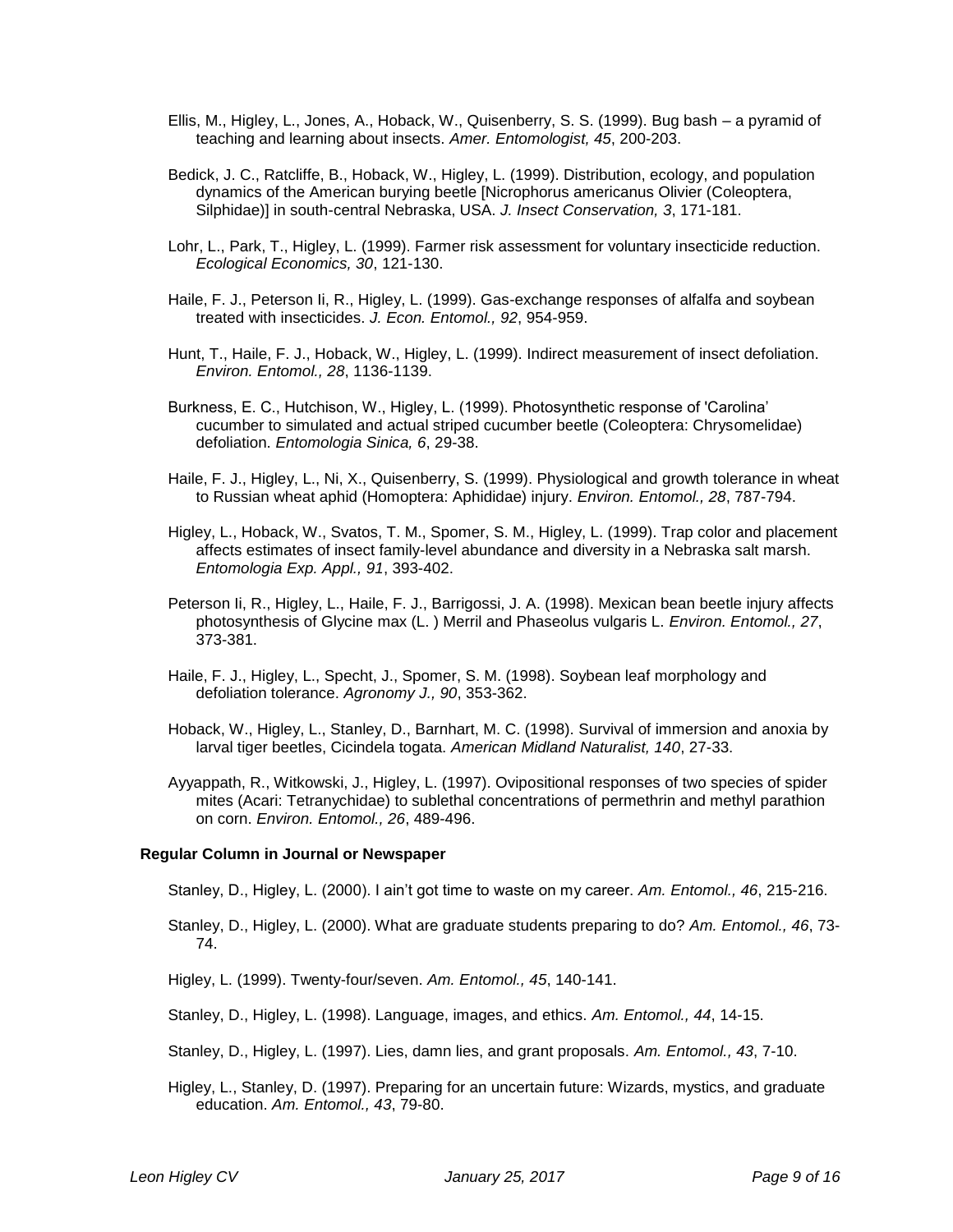- Stanley, D., Higley, L. (1997). Putting a (large) price tag on scientific misconduct. *Am. Entomol., 43*, 136-137.
- Higley, L., Stanley, D. (1997). The dark landscape of a world with ten ounces to the pound. *Am. Entomol., 43*, 210-211.

#### **Other**

- Brosius, T. R., Higley, L. (2013). *Behavioral niche partitioning in a sympatric tiger beetle assemblage and implications for the endangered Salt Creek tiger beetle*. PeerJ. http://dx.doi.org/10.7717/peerj.169
- Haskell, N., Hall, R. D., Higley, L., Huntington, T., Williams, R. E. (2007). *Rebuttal to forensic entomology: myths busted!* (vol. 4, pp. 58).
- Higley, L. (2003). *Review of Tiger Beetles: The Evolution, Ecology, and Diversity of the Cicindelids* (vol. 57, pp. 431-432).
- Higley, L. (2001). *Review of Emerging Technologies for Integrated Pest Management: Concepts, Research, and Implementation* (vol. 41, pp. 580a-581a).
- Hunt, T., Witkowski, J., Higley, L. (2001). In A. Martin (Ed.), *Soybean insect pests* (pp. 147-161). Nebraska Soybean Board and University of.

Hoback, W., Higley, L. (2000). *Creating a hypothesis-based web page* (vol. 81, pp. 88-89).

- Martin, A., Elmore, R., Grisso, R., Hergert, G. W., Higley, L., Holoubek, M., Hunt, T., Kendrick, J., Klocke, N., Shapiro, C., Shelton, D., Smith, R., Witkowski, J., Wysong, D. (1997). *Nebraska Soybean Handbook*. Lincoln, NE: Nebr. Coop. Extn. Serv..
- Spomer, S. M., Higley, L., Hoback, W. (1997). *Nebraska's salt marsh tigers* (vol. 97, pp. 1-4).
- Hunt, T., Witkowski, J., Higley, L. (1997). In A. Martin (Ed.), *Soybean insect pests* (pp. 125-135). Nebraska Soybean Board and University of.

### **Presentations Given**

- Higley, L., "Insect Development and Forensic Entomology," University of Sao Paulo, Riberao Preto, Brazil. (July 17, 2014).
- Higley, L., Anuual Meeting of the Entomological Society of America, "116.A growing science? Blow fly thermal development and human death. Symposium: Current Global Trends in Forensic Entomology," Entomological Society of America, Knoxville, TN. (November 13, 2012).
- Golick, D. (Presenter & Author), Heng-Moss, T., Higley, L., Arkansas Entomological Society Meeting, "Using Web-based Key Character and Classification Instruction for Teaching Undergraduate Students Insect Identification," Arkansas Entomological Society, Fayetteville, AR. (October 4, 2012).
- Higley, L., "115.The uniquely cool ecophysiology of the endangered Salt Creek tiger beetle: A tale of science, politics, and death.," Department of Entomology, University of Florida, Univ. of Florida, Gainsville, FL. (September 13, 2012).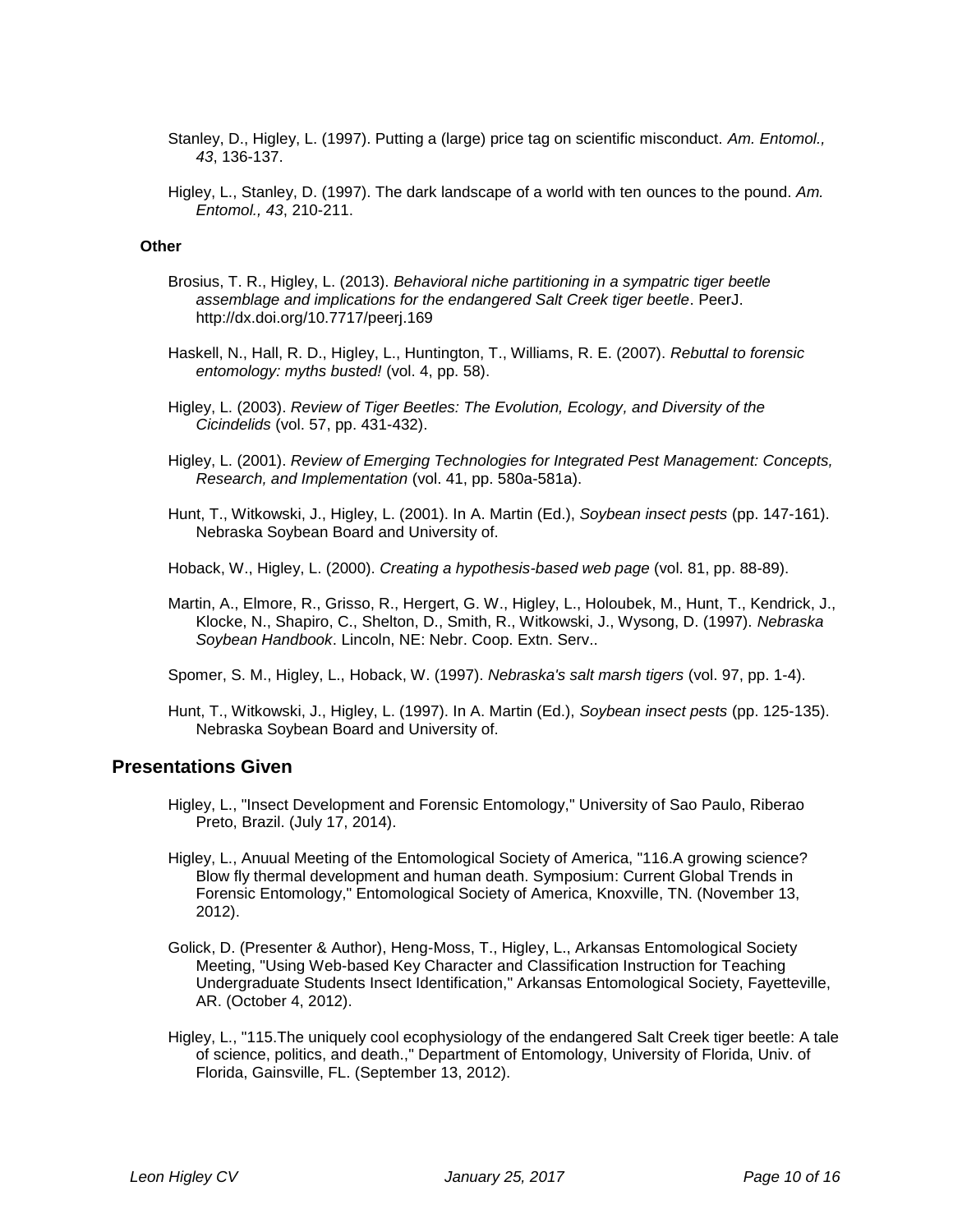- Higley, L., "114.CSI Quincy murder, maggots, and some inside stories of forensic science.," Institute of Food and Agricultural Sciences, Univ. of Florida, North Florida Research and Education Center. (September 10, 2012).
- Golick, D. (Presenter & Author), Heng-Moss, T. (Author Only), Higley, L., North Central Branch ESA, "Using Web-based Key Character and Classification Instruction for Teaching Undergraduate Students Insect Identification," Entomological Society of America, Lincoln, NE. (June 5, 2012).

### **Contracts, Grants and Sponsored Research**

### **Contract**

- Golick, D. (Principal Investigator), Singh, V. (Investigator), Higley, L. (Investigator), "Maggot Madness:Forensic Ento Games," Sponsored by Entertainment Software Assoc Fdn, Associations/Foundations.
- Higley, L. (Principal Investigator), "Captive Rearing Capacity SCTB," Sponsored by Ne Game & Parks Commission, State Agencies, \$25,961.00. (July 1, 2009 - December 31, 2011).
- Higley, L. (Principal Investigator), Carter, D. (Investigator), "Rearing Salt Creek Tiger Beetle," Sponsored by Ne Game & Parks Commission, State Agencies, \$25,500.00. (July 1, 2010 - June 30, 2011).
- Higley, L. (Principal Investigator), Spomer, S. (Investigator), "Protocols/Salt Creek Tiger Beetle," Sponsored by Ne Game & Parks Commission, State Agencies, \$22,760.00. (August 1, 2006 - August 31, 2008).
- Hunt, T. (Principal Investigator), Kranz, W. (Investigator), Higley, L. (Investigator), "Influence of Irrigation, Planting Date, & Maturity Group on Soybean Aphid Management," Sponsored by Ne Soybean Board, Industry, \$31,815.00. (October 1, 2006 - September 30, 2007).
- Hunt, T. (Principal Investigator), Kranz, W. (Investigator), Higley, L. (Investigator), "Influence of Irrigation, Planting Date, & Maturity Group on Soybean Aphid Management," Sponsored by Ne Soybean Board, Industry, \$29,583.00. (October 1, 2005 - September 30, 2006).
- Hunt, T. (Principal Investigator), Higley, L. (Investigator), "Incorporating Predation, Parasitism & Temperature-Dependent Soybean Aphid Development into Soybean Aphid Management Recommendations," Sponsored by Ne Soybean Board, Industry, \$29,405.00. (October 1, 2004 - September 30, 2005).
- Higley, L. (Principal Investigator), "Biology & Conservation of Salt Creek Tiger Beetle," Sponsored by Ne Game & Parks Commission, State Agencies, \$20,989.00. (June 1, 2004 - June 30, 2005).
- Higley, L. (Principal Investigator), "Draft Recovery Plan for Salt Creek Tiger Beetle," Sponsored by Ne Game & Parks Commission, State Agencies, \$15,000.00. (October 15, 2003 - September 30, 2004).
- Hoback, W. (Principal Investigator), Higley, L. (Investigator), "Improving Nebraska Integrated Pest Management of Insect Pests 2003," Sponsored by Ne Dept Agriculture-Potato Dev Bd, State Agencies, \$18,000.00. (July 1, 2003 - June 30, 2004).
- Higley, L. (Principal Investigator), "Biology & Conservation of Salt Creek Tiger Beetle," Sponsored by Ne Game & Parks Commission, State Agencies, \$29,000.00. (June 10, 2002 - May 31, 2004).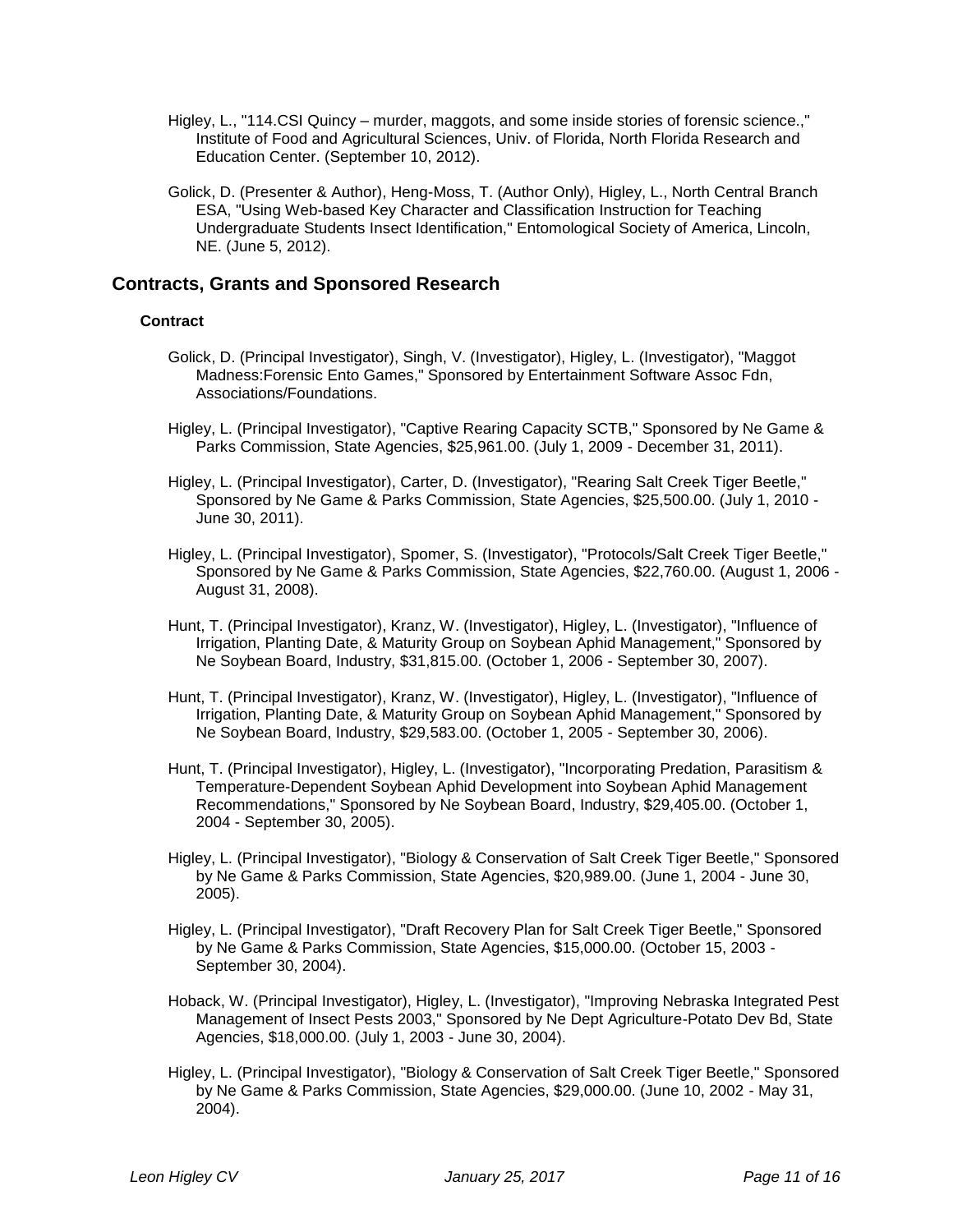- Higley, L. (Principal Investigator), "Basic Biol/Conservation of Salt Creek Tiger Beetle," Sponsored by Dept of Interior-FWS, Federal, \$10,000.00. (September 1, 2001 - November 30, 2003).
- Higley, L. (Principal Investigator), "Basic Biol/Conservation of Salt Creek Tiger Beetle," Sponsored by Dept of Interior-FWS, Federal, \$14,000.00. (September 1, 2001 - November 30, 2003).
- Higley, L. (Principal Investigator), Spomer, S. (Investigator), "Basic Biol/Conservation of Salt Creek Tiger Beetle," Sponsored by Dept of Interior-FWS, Federal, \$26,000.00. (September 1, 2001 - November 30, 2003).
- Hunt, T. (Principal Investigator), Higley, L. (Investigator), "Soybean Aphid Survey & Early Warning Program," Sponsored by Ne Soybean Board, Industry, \$13,535.00. (October 1, 2002 - September 30, 2003).
- Higley, L. (Principal Investigator), "Biology & Conservation of Salt Creek Tiger Beetle," Sponsored by Ne Game & Parks Commission, State Agencies, \$28,166.00. (June 10, 2002 - May 30, 2003).
- Higley, L. (Principal Investigator), "Light Modulation/Herbivore-Elicited Leaf Chlorosis," Sponsored by Montana State University, Universities, \$50,621.00. (January 1, 2000 - December 31, 2002).
- Higley, L. (Principal Investigator), "Expand/Adapt MAIZE-Syst to Spt Midwest Corn Prod," Sponsored by Iowa State University, Universities, \$5,610.00. (May 1, 1995 - September 30, 1999).
- Higley, L. (Principal Investigator), "Expand/Adapt MAIZE-Syst to Spt Midwest Corn Prod," Sponsored by Iowa State University, Universities, \$9,400.00. (May 1, 1996 - April 30, 1998).

#### **Grant**

- Higley, L. (Principal Investigator), "Screwworms Nutritional and Genetic," Sponsored by Dept of Agriculture-ARS, Federal, \$30,000.00. (September 1, 2016 - August 31, 2019).
- Wedin, D. (Principal Investigator), Higley, L. (Investigator), "Burying Beetle Occurrence Model," Sponsored by Ne Dept Roads, State Agencies, \$74,148.00. (August 1, 2014 - May 31, 2017).
- Wedin, D. (Principal Investigator), Higley, L. (Investigator), "American Burying Beetle Habitat," Sponsored by Ne Dept Roads, State Agencies, \$33,371.00. (March 4, 2015 - March 31, 2017).
- Higley, L. (Principal Investigator), "Stability of Burying Beetle Pop.," Sponsored by Oklahoma State University, Universities.
- Higley, L. (Principal Investigator), "Blow Fly Devel & Sample Procedures," Sponsored by Dept of Justice-Natl Inst of Justice, Federal, \$483,323.00. (October 1, 2010 - March 31, 2014).
- Golick, D. (Principal Investigator), Higley, L. (Co-Principal Investigator), Singh, V. (Co-Principal Investigator), "Maggot Madness: Games," Associations/Foundations, \$48,580.00. (January 1, 2013 - December 31, 2013).
- Higley, L. (Principal Investigator), Elowsky, C. (Investigator), Roe, A. (Investigator), "Blow Fly Development," Sponsored by Dept of Justice-Natl Inst of Justice, Federal.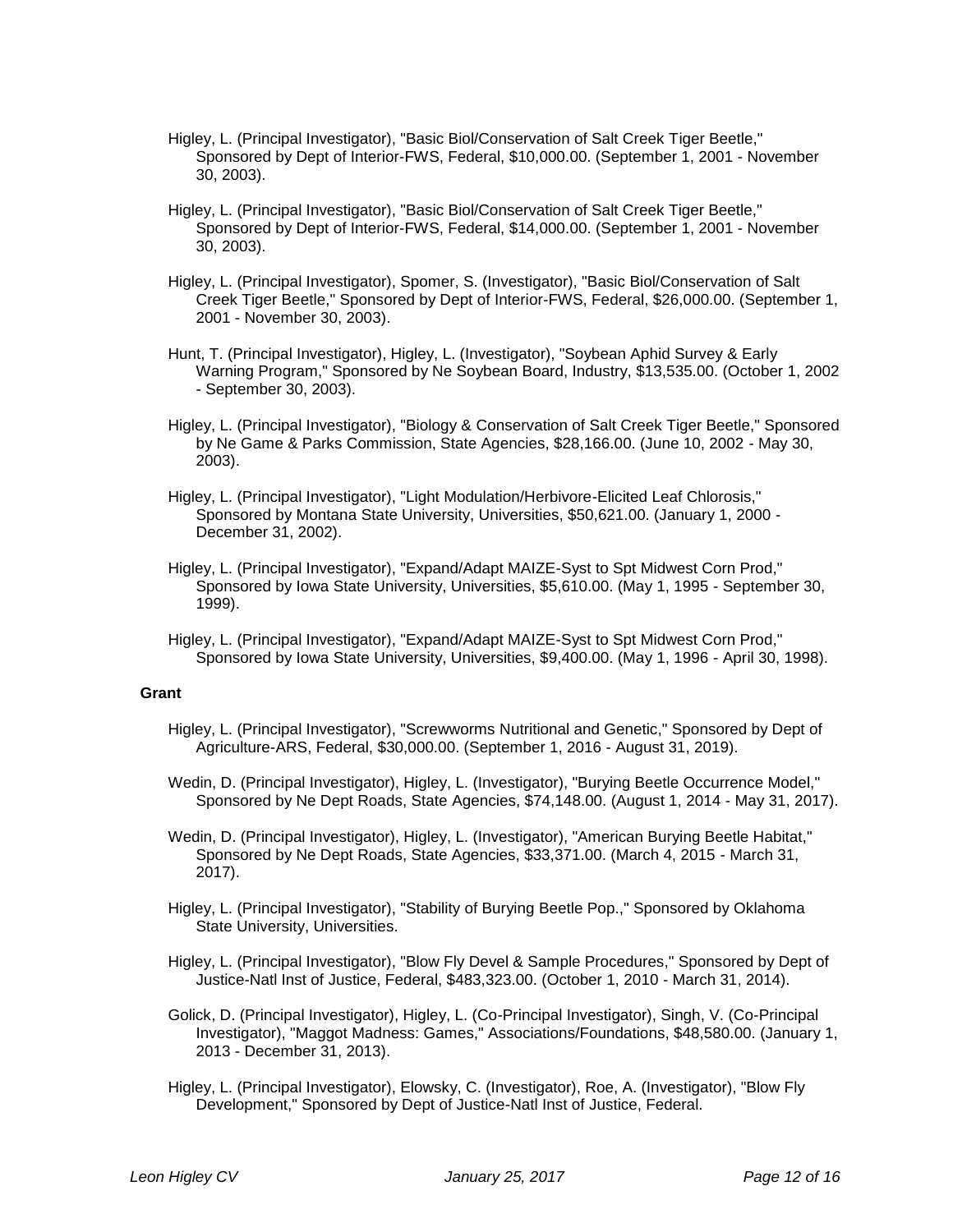- Golick, D. (Principal Investigator), Singh, V. (Investigator), Higley, L. (Investigator), "Maggot Madness: Games," Sponsored by Entertainment Software Assoc Fdn, Associations/Foundations.
- Higley, L. (Principal Investigator), "Rearing Salt Creek Tiger Beetle," Sponsored by Dept of Interior-FWS, Federal, \$60,000.00. (July 27, 2008 - July 31, 2011).
- Higley, L. (Principal Investigator), Spomer, S. (Investigator), "SCTB Habitat Conservation," Sponsored by Ne Game & Parks Commission, State Agencies, \$138,000.00. (June 1, 2007 - June 30, 2011).
- Hunt, T. (Principal Investigator), Heng-Moss, T. (Investigator), Higley, L. (Investigator), "Soybean Aphid Mgmt in No Cen States," Sponsored by Univ of Minnesota, Universities, \$20,532.00. (March 1, 2007 - February 28, 2008).
- Hunt, T. (Principal Investigator), Heng-Moss, T. (Investigator), Higley, L. (Investigator), "Soybean Aphid Mgmt in No Cen States," Sponsored by Univ of Minnesota, Universities, \$15,296.00. (March 1, 2006 - August 1, 2007).
- Higley, L. (Principal Investigator), Hoback, W. (Investigator), Hunt, T. (Investigator), Golick, D. (Investigator), "Development & Delivery of User Friendly IPM Tools for Use w/PC & PDA," Sponsored by Dept of Agriculture-IPM, Federal, \$28,208.00. (May 15, 2004 - May 14, 2006).
- Higley, L. (Principal Investigator), Hunt, T. (Investigator), Golick, D. (Investigator), "Development & Delivery of User Friendly IPM Tools for Use w/PC & PDA," Sponsored by Dept of Agriculture-IPM, Federal, \$34,000.00. (May 15, 2004 - May 14, 2005).
- Hunt, T. (Principal Investigator), Higley, L. (Investigator), "Management of Soybean Aphid in North Central States," Sponsored by Univ of Minnesota, Universities, \$19,030.00. (March 1, 2004 - February 28, 2005).
- Higley, L. (Principal Investigator), Lee, D. (Investigator), Roeber, R. (Investigator), Siegfried, B. (Investigator), Foster, J. (Investigator), "Dev Informal & Educ Web Site/Crop Biotech & Safety," Sponsored by Coun for Biotechnology Info, Associations/Foundations, \$147,447.00. (October 1, 2002 - December 31, 2003).
- Higley, L. (Principal Investigator), "Applied Research on Crop Insects," Sponsored by FMC Corporation, Industry, \$1,000.00. (September 1, 2002 - June 30, 2003).
- Higley, L. (Principal Investigator), "Applied Research on Crop Insects," Sponsored by Monsanto Co, Industry, \$4,000.00. (June 1, 2002 - June 30, 2003).
- Higley, L. (Principal Investigator), "Applied Research on Crop Insects," Sponsored by Monsanto Co, Industry, \$5,000.00. (September 1, 2001 - June 30, 2003).
- Higley, L. (Principal Investigator), "Applied Research on Crop Insects," Sponsored by Bayer Corporation, Industry, \$1,000.00. (September 1, 2000 - June 30, 2003).
- Higley, L. (Principal Investigator), "Applied Research on Crop Insects," Sponsored by FMC Corporation, Industry, \$1,000.00. (June 6, 2000 - June 30, 2003).
- Higley, L. (Principal Investigator), "Applied Research on Crop Insects," Sponsored by Zeneca Ag Products, Industry, \$500.00. (March 20, 2000 - June 30, 2003).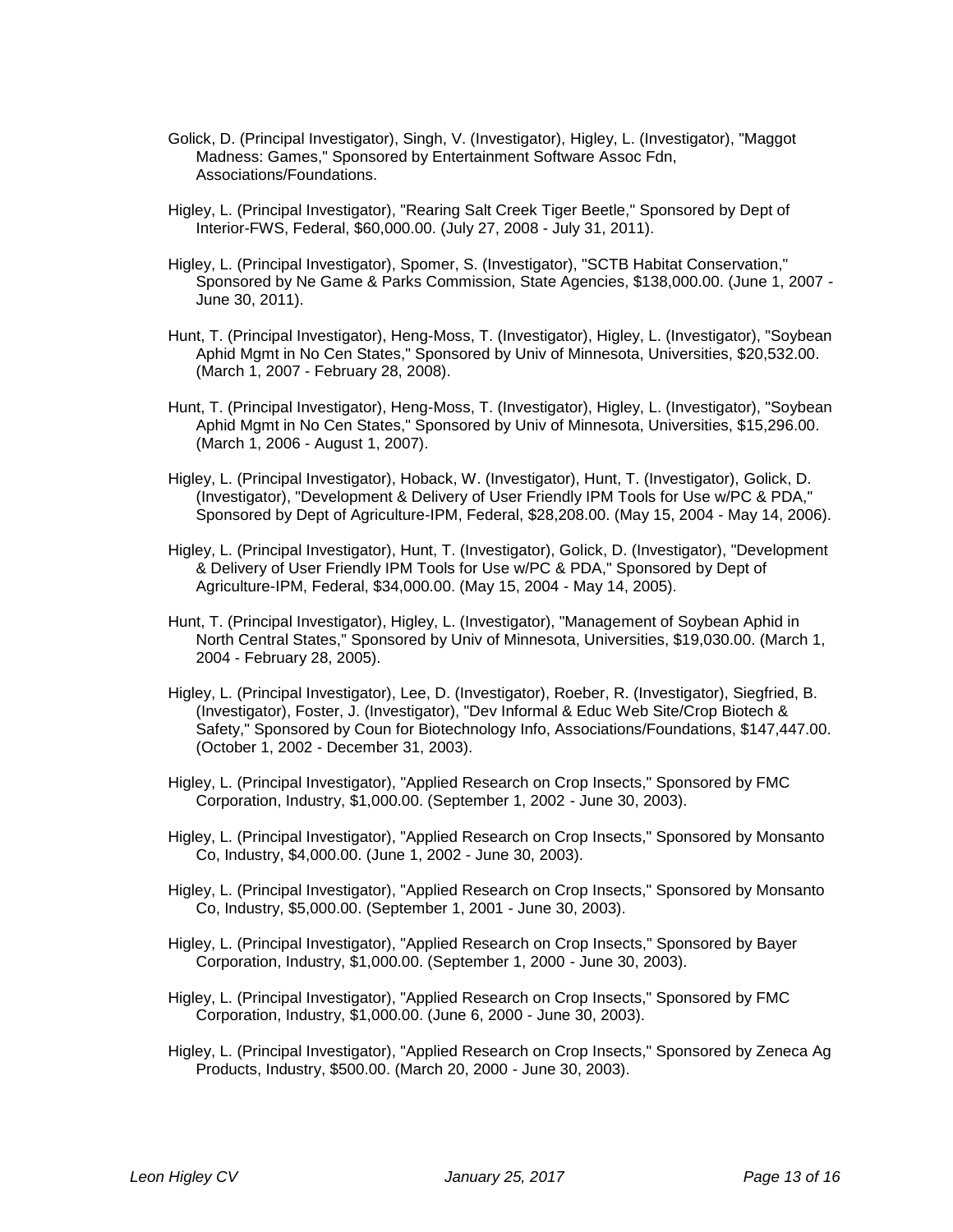- Higley, L. (Principal Investigator), "Applied Research on Crop Insects," Sponsored by Bayer Corporation, Industry, \$1,000.00. (May 1, 1999 - June 30, 2003).
- Higley, L. (Principal Investigator), "Applied Research on Crop Insects," Sponsored by FMC Corporation, Industry, \$1,000.00. (September 1, 2001 - June 30, 2002).
- Higley, L. (Principal Investigator), "Applied Research on Crop Insects," Sponsored by Syngenta, Industry, \$500.00. (September 1, 2001 - June 30, 2002).
- Higley, L. (Principal Investigator), "Applied Research on Crop Insects," Sponsored by Banco Do Brasil, Other Agencies, \$4,570.00. (September 1, 2000 - June 30, 2002).
- Higley, L. (Principal Investigator), Lee, D. (Investigator), Roeber, R. (Investigator), Siegfried, B. (Investigator), Foster, J. (Investigator), "Dev Informal & Educ Web Site/Crop Biotech & Safety," Sponsored by Coun for Biotechnology Info, Associations/Foundations, \$154,272.00. (January 1, 2001 - December 31, 2001).
- Higley, L. (Principal Investigator), "Prep Future Faculty in Biological & Life Sciences," Sponsored by Council of Graduate Schools, Associations/Foundations, \$20,000.00. (September 27, 1999 - September 30, 2001).
- Higley, L. (Principal Investigator), "Applied Research on Crop Insects," Sponsored by FMC Corporation, Industry, \$1,000.00. (June 1, 1999 - December 31, 1999).
- Higley, L. (Principal Investigator), "Applied Research on Crop Insects," Sponsored by Zeneca Ag Products, Industry, \$500.00. (June 1, 1999 - December 31, 1999).
- Higley, L. (Principal Investigator), "Applied Research on Crop Insects," Sponsored by Nature Conservancy, Industry, \$400.00. (May 3, 1999 - December 31, 1999).
- Higley, L. (Principal Investigator), "Applied Research on Crop Insects," Sponsored by Ctr for Great Plains Studies, Other Agencies, \$500.00. (March 26, 1999 - December 31, 1999).
- Higley, L. (Principal Investigator), "Applied Research on Crop Insects," Sponsored by FMC Corporation, Industry, \$1,000.00. (August 20, 1998 - December 31, 1999).
- Higley, L. (Principal Investigator), "Applied Research on Crop Insects," Sponsored by Nature Conservancy, Industry, \$400.00. (June 5, 1998 - December 31, 1999).
- Higley, L. (Principal Investigator), "Applied Research on Crop Insects," Sponsored by Society Integrat/Comparat Biology, Associations/Foundations, \$500.00. (June 5, 1998 - December 31, 1999).
- Higley, L. (Principal Investigator), "Applied Research on Crop Insects," Sponsored by FMC Corporation, Industry, \$2,000.00. (October 1, 1997 - December 31, 1999).
- Higley, L. (Principal Investigator), "Applied Research on Crop Insects," Sponsored by Bayer Corporation, Industry, \$2,000.00. (September 1, 1997 - December 31, 1999).
- Higley, L. (Principal Investigator), "Applied Research on Crop Insects," Sponsored by Dow Elanco, Industry, \$2,000.00. (April 22, 1997 - December 31, 1999).
- Higley, L. (Principal Investigator), "Applied Research on Crop Insects," Sponsored by Nature Conservancy, Industry, \$400.00. (March 1, 1997 - December 31, 1999).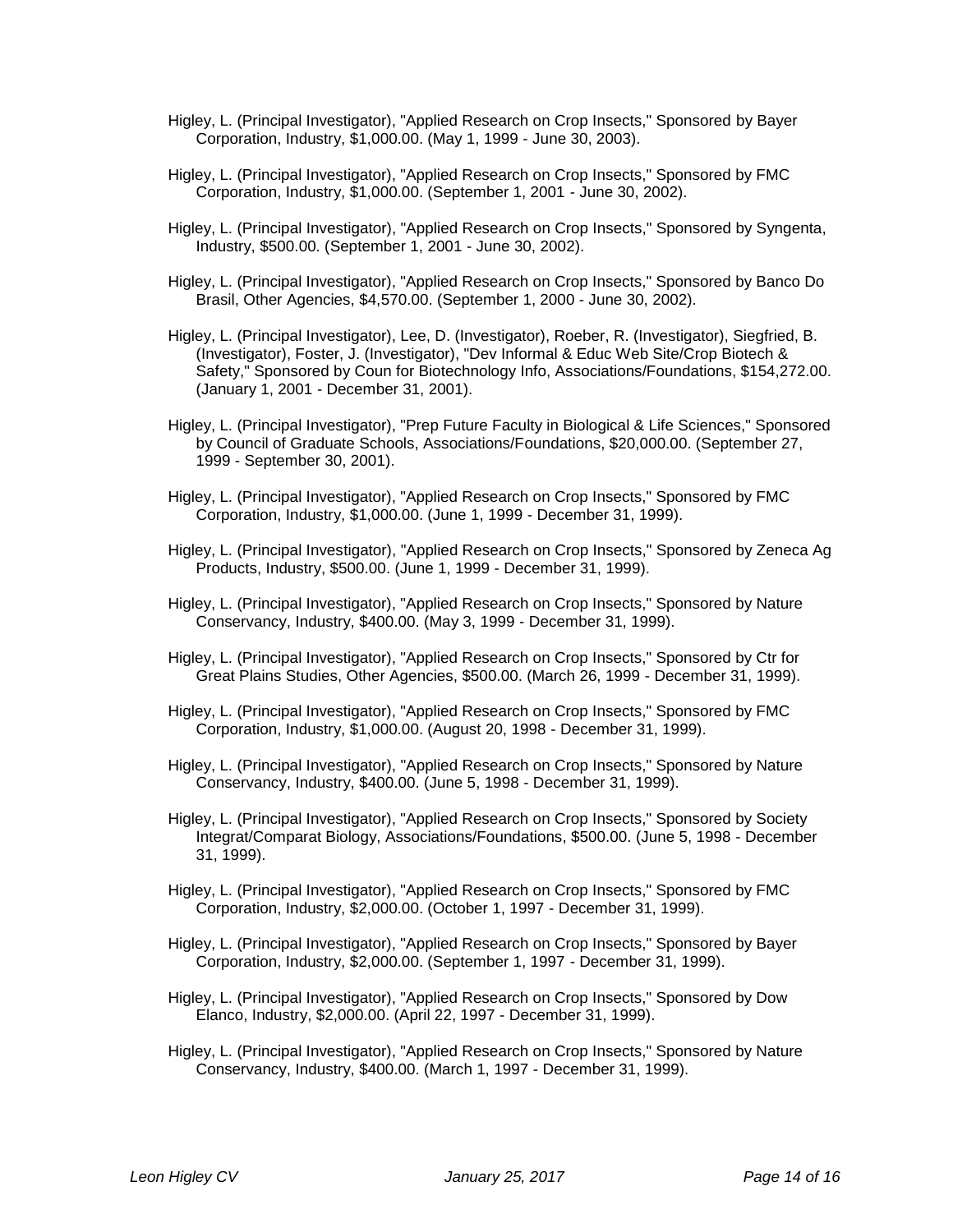- Higley, L. (Principal Investigator), "Applied Research on Crop Insects," Sponsored by Bayer Corporation, Industry, \$1,000.00. (September 1, 1996 - December 31, 1999).
- Higley, L. (Principal Investigator), "Applied Research on Crop Insects," Sponsored by Bayer Corporation, Industry, \$1,000.00. (September 1, 1996 - December 31, 1999).
- Higley, L. (Principal Investigator), "Applied Research on Crop Insects," Sponsored by Dow Elanco, Industry, \$1,200.00. (June 1, 1996 - December 31, 1999).

#### **Other**

- Carter, D. (Principal Investigator), Higley, L. (Investigator), Drijber, R. (Investigator), "Carcass Decomposition and Mass," Sponsored by NSF, Federal.
- Carter, D. (Principal Investigator), Drijber, R. (Investigator), Higley, L. (Investigator), "Carcass Decompos/Resourc Island," Sponsored by NSF, Federal.
- Heng-Moss, T. (Principal Investigator), Higley, L. (Investigator), Hunt, T. (Investigator), "Resistant Soybeans for Improved Management of Soybean Aphid," Sponsored by Ne Soybean Board, Industry, \$0.00.
- Carter, D. (Principal Investigator), Drijber, R. (Investigator), Higley, L. (Investigator), Powers, T. (Investigator), "Development of Belowground Microbial & Nematode Community Dynamics as a Tool to Estimate Postmortem Interval," Sponsored by Dept of Justice, Federal, \$0.00.
- Carter, D. (Principal Investigator), Drijber, R. (Investigator), Higley, L. (Investigator), Powers, T. (Investigator), "Community Assemblages & Succession Associated with Cadaver Decomposition in Terrestrial Ecosystems," Sponsored by NSF, Federal, \$0.00.
- Higley, L. (Principal Investigator), "Artificial Defoliation Experiments to Characterize Plant Response to Damage," Sponsored by Ne Dept Agriculture-Potato Dev Bd, State Agencies, \$0.00.
- Heng-Moss, T. (Principal Investigator), Higley, L. (Investigator), Brooks, D. (Investigator), Ellis, M. (Investigator), "Students, Insects, and Science Project (SIS)," Sponsored by NSF, Federal, \$0.00.
- Hoback, W. (Principal Investigator), Hunt, T. (Investigator), Higley, L. (Investigator), "Potato Research/Impr Ne IPM of Insect Pests 2003," Sponsored by Ne Dept Agriculture-Potato Dev Bd, State Agencies, \$0.00.
- Higley, L. (Principal Investigator), Macedo, T. (Investigator), Madhavan, S. (Investigator), Sarath, G. (Investigator), Burd, J. (Investigator), Heng-Moss, T. (Investigator), "Photosynth Reduct from Aphid Injury/Plant Resist," Sponsored by Dept of Agriculture-NRICGP, Federal, \$0.00.
- Heng-Moss, T. (Principal Investigator), Higley, L. (Investigator), Brooks, D. (Investigator), Ellis, M. (Investigator), "Students, Insects, and Science Project (SIS)," Sponsored by NSF, Federal, \$0.00.
- Stanley, D. (Principal Investigator), Higley, L. (Investigator), Hoback, W. (Investigator), "Anaerobiosis in Tiger Beetle Larvae:Flood Plain," Sponsored by NSF, Federal, \$0.00.
- Quisenberry, S. (Principal Investigator), Foster, J. (Investigator), Higley, L. (Investigator), "Assess Bt Transgenic/Native Resist Corn/IPM System," Sponsored by Purdue University-IPM, Universities, \$0.00.